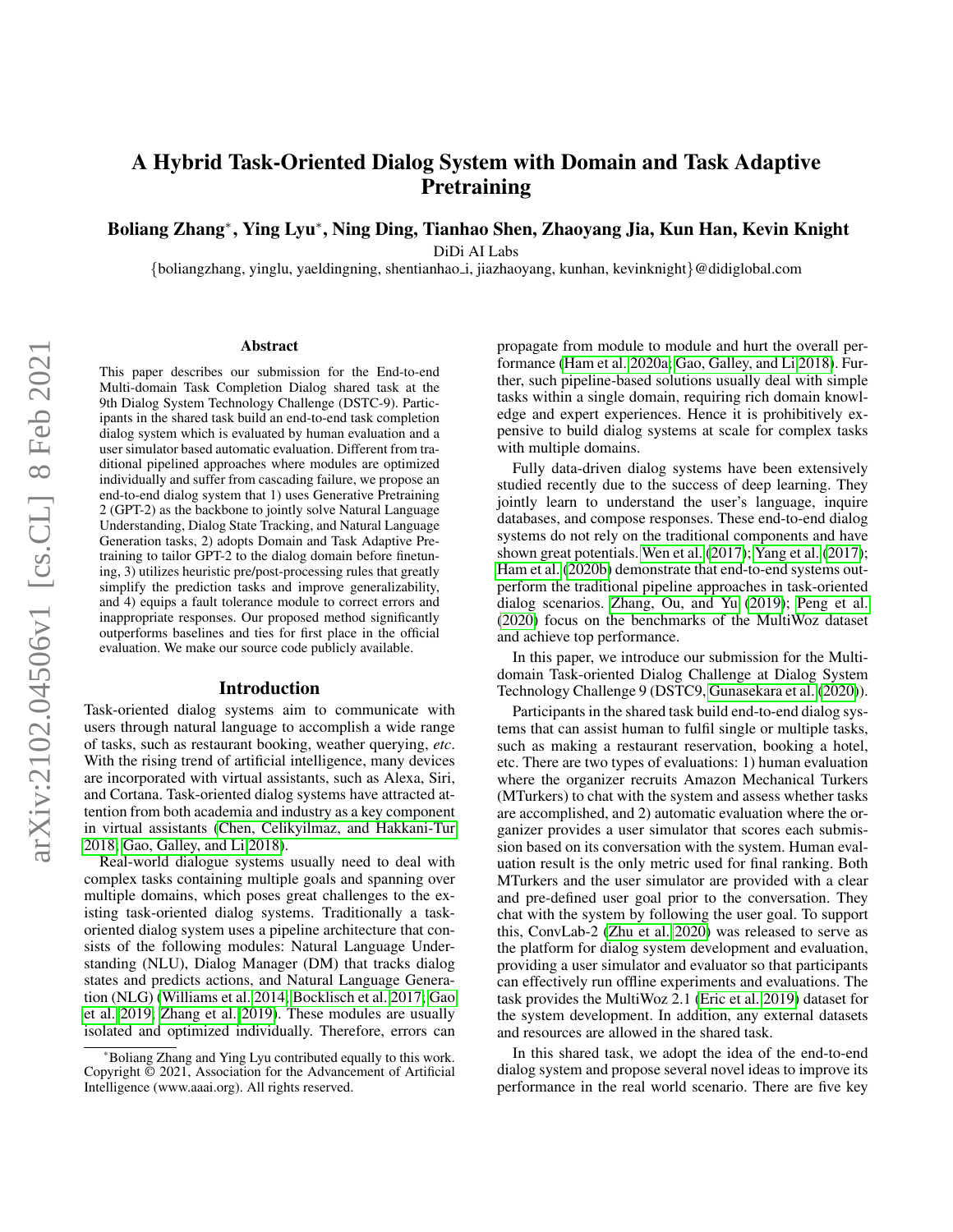components in our system:

- Domain/Task Adaptive Pretraining based on GPT-2 Following [Peng et al.](#page-7-10) [\(2020\)](#page-7-10), we build our dialog model initialized with GPT-2 to inherit its capability of producing human-like responses and leverage external topically related datasets (e.g., Schema-guided Dialog [\(Ras](#page-7-13)[togi et al. 2019\)](#page-7-13), Taskmaster [\(Byrne et al. 2019\)](#page-7-14)) for pretraining. However, unlike the conventional pretraining, we apply the domain/task adaptive pretraining [\(Gururangan](#page-7-15) [et al. 2020\)](#page-7-15) on the external topically related datasets to tailor GPT-2 from raw web-texts to the dialog domain before finetuning with MultiWoz. To the best of our knowledge, this is the first time to apply the this pretraining paradigm to the task-oriented dialog system. This pretraining brings us non-trivial gains in the automatic evaluation.
- Multi-Task Finetuning As suggested by [Peng et al.](#page-7-10) [\(2020\)](#page-7-10), we flatten the dialog history, belief states, database query results, and the response into one string, and then finetune the pretrained model with the MultiWoz dataset optimizing a combination of three objective: 1) to generate belief states conditioned on the dialog history; 2) to generate response conditioned on the belief states and dialog history; and 3) to distinguish gold samples from a distractor with fake samples. In this way, we format the data generation process of dialog system (NLU, DST, POL, NLG) as a single neural model where the full sequence can be learned in a auto-regressive manner.
- Domain-Aware Data Pre/Post-processing Although the backbone of the proposed method is an end-to-end model, it is important to apply proper data pre-processing and post-processing because the input and the output of the model are not free-form natural language. As the Multi-Woz dataset is human-human conversation based, we follow [Wen et al.](#page-7-6) [\(2017\)](#page-7-6); [Zhang, Ou, and Yu](#page-7-9) [\(2019\)](#page-7-9) to create rules to clean up and delexicalize agent utterances into templates, such as

"it 's a hotel . there are 5 guesthouses in the area . do you prefer cheap or moderate for the price range ?" is transformed to:

"it is a [value\_type] . there are 5 [value\_type] in the area . do you prefer [value pricerange] or [value pricerange] for the price range ?".

It simplifies the training data and makes the model to only predict the templates. To encourage knowledge sharing through semantically similar slots in different domains, we apply domain-adaptive delexicalization [\(Zhang, Ou,](#page-7-9) [and Yu 2019\)](#page-7-9) and compute the domain at each dialog turn to replace the placeholders with slots in the right domain.

- Fault Tolerance We adjust GPT-2's decoder configuration, e.g.increasing the beam size, to generate additional responses when errors or inappropriate responses occur. We observe significant gains in both automatic and human evaluations during our system development.
- "User Interface" It is a special rule-based postprocessing module that polishes agent utterances and make the conversation smooth. The modifications are

only visible to the user. This improves the system performance a lot in the human evaluation.

Our submission significantly outperforms baseline methods and ties for first place in the official evaluation. We make our source code publicly available.<sup>[1](#page-1-0)</sup>

### Related Work

Building end-to-end trainable neural networks is becoming a new research trend for task-orientated dialog systems [\(Wen](#page-7-6) [et al. 2017;](#page-7-6) [Lei et al. 2018;](#page-7-16) [Mehri, Srinivasan, and Eskenazi](#page-7-17) [2019\)](#page-7-17). The first efforts (e.g., [\(Mehri, Srinivasan, and Eske](#page-7-17)[nazi 2019\)](#page-7-17)) are the fusion methods, which attempted to integrate pretrained dialog modules (i.e., NLU, DM, NLG) into a neural dialog model. Sequicity [\(Lei et al. 2018\)](#page-7-16) is the first seq2seq architecture that integrates track dialogue believes in end-to-end task-oriented dialog. Though these methods have achieved promising results, they were usually designed for a specific domain, rendering difficulties in generalizing to multi-domains, e.g., the recently proposed multi-domain dataset MultiWoz [\(Eric et al. 2019\)](#page-7-12). Subsequently, there are several models are proposed to handle the multi-domain response generation task [\(Zhao, Xie, and Eskenazi 2019;](#page-8-1) [Chen](#page-7-18) [et al. 2019;](#page-7-18) [Qin et al. 2020\)](#page-7-19). To prevent dialog acts growing combinatorially with the number of domains, [Chen](#page-7-18) [et al.](#page-7-18) [\(2019\)](#page-7-18) built a multi-layer hierarchical graph to represent dialog acts to generate responses using BERT-based dialog policy. [Qin et al.](#page-7-19) [\(2020\)](#page-7-19) leveraged domain-shared features across domains and proposed a shared-private network, Dynamic Fusion Network, to learn shared and specific knowledge, explicitly capturing the correlation between domains. However, these works need a significant number of in-domain training examples to achieve good performance. In our system, we aim to generalize to multiple new domains with a few labelled examples via pretraining.

To the best of our knowledge, the most related works to ours are [Ham et al.](#page-7-5) [\(2020a\)](#page-7-5) and [Peng et al.](#page-7-10) [\(2020\)](#page-7-10). [Ham](#page-7-5) [et al.](#page-7-5) [\(2020a\)](#page-7-5), DSTC8 Track 1 Winner, $\frac{3}{7}$  is the first attempt to leverage GPT-2 to finetune on the new task-oriented dialog task. Instead of finetuning GPT-2 directly on the target domain, both [Peng et al.](#page-7-10) [\(2020\)](#page-7-10) and our model finetuned GPT-2 further with a large-scale external task-oriented dialog data to tailor GPT-2 to the dialog domain and then finetuned it on the target new domain. However, [Peng et al.](#page-7-10) [\(2020\)](#page-7-10) used the same multi-task objectives during the two stages of external dialog data pretraining and target domain data finetuning. In our system, to endow the model with task-oriented language generation ability, we apply Domain/Task adaptive pretraining, i.e., optimizing the GPT-2 language model objective on the external domain dialog data and the target MultiWoz dataset, respectively.

### Method

Figure [1](#page-2-0) shows an overview of our system. We first pretrain the GPT-2 model on external dialog related datasets ( [1\)](#page-5-0), simply using the language modeling objective. Then

<span id="page-1-0"></span><sup>1</sup> <https://github.com/boliangz/dstc9>

<span id="page-1-1"></span><sup>2</sup> https://convlab.github.io/about.html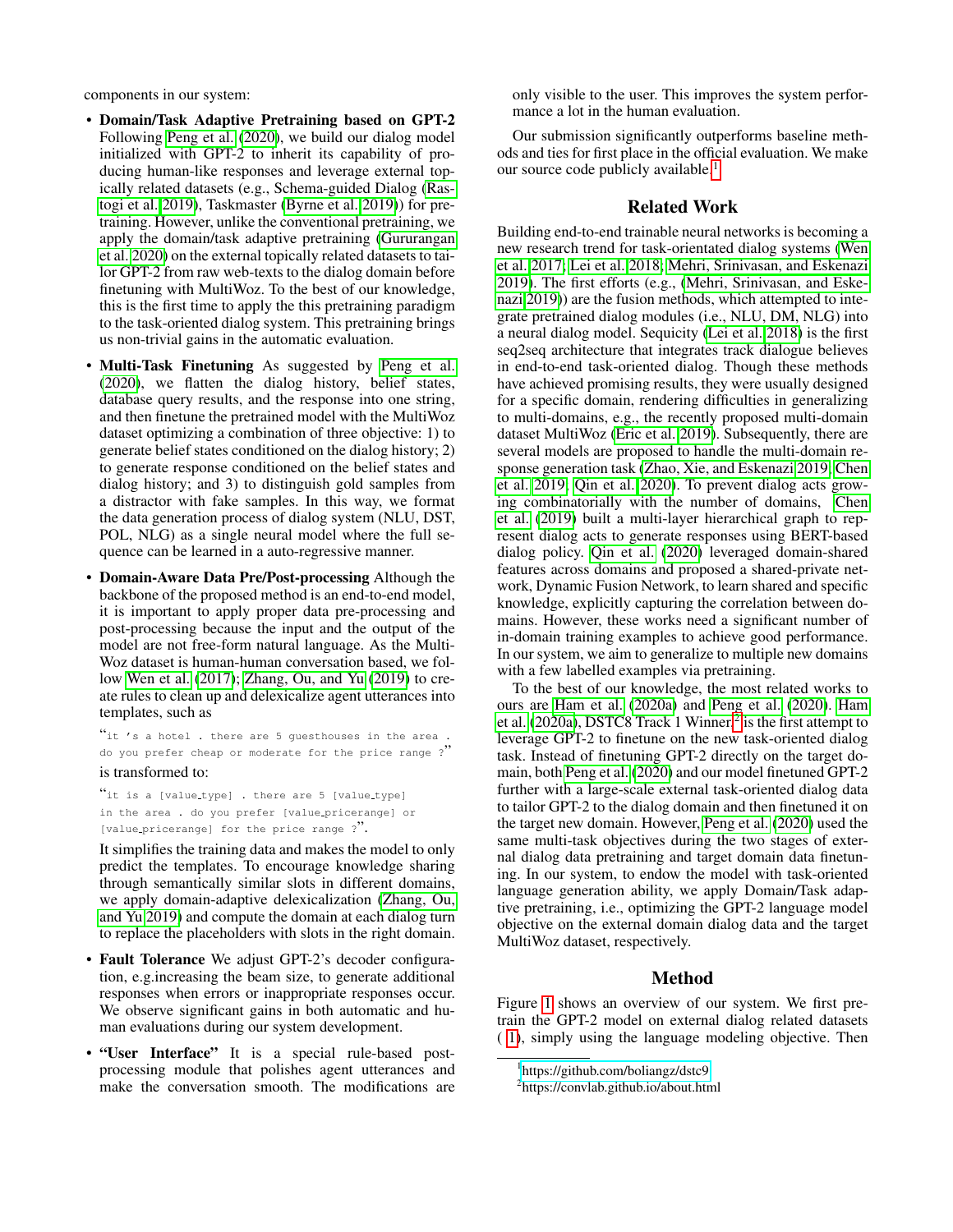<span id="page-2-0"></span>

Figure 1: An overview of our system. Continued pre-training tailors GPT-2 to dialog related domain. Multi-task fine-tuning trains GPT-2 to predict turn domain, belief state and dialog response under the MultiWoz setting. Two post processing modules revise the system predictions and make them more human-readable

we fine-tune the dialog domain tailored GPT-2 on the Multi-Woz dataset with three distinct objectives. At last, we apply a fault tolerance mechanism and a special "user interface" to polish the predicted responses.

# The End-to-end Model

The end-to-end model in our system consists of two parts: 1) Domain/Task adaptive pretraining that continues pretraining GPT-2 on external dialog related datasets to tailor GPT-2 to the dialog domain, and 2) finetuning GPT-2 on the MultiWoz dataset using three task specific objectives that are carefully designed to make the model learn to accurately predict belief state and response.

### *Domain/Task Adaptive Pretraining*

[Gururangan et al.](#page-7-15) [\(2020\)](#page-7-15) propose the idea of "Don't Stop Pretraining" and show that it is still helpful to tailor a pretrained model to the domain of a target task. For Domain Adaptive Pretraining (DAPT), we collect publicly available dialog related datasets, such as Taskmaster and Schemaguided Dialog dataset, and pretrain GPT-2 on raw utterances using the original GPT-2 language model objective. For Task Adaptive Pretraining (TAPT), we pretrain GPT-2 only on raw utterances of the MultiWoz dataset. We show data statistics in Table [1.](#page-5-0)

*Multi-task Fine-tuning*

Many recent work attempt to use end-to-end neural models, such as sequence-to-sequence and GPT-2, to solve taskoriented dialog problems and achieve remarkable results [\(Wen et al. 2016b;](#page-7-20) [Budzianowski et al. 2018;](#page-7-21) [Zhang, Ou,](#page-7-9) [and Yu 2019;](#page-7-9) [Peng et al. 2020;](#page-7-10) [Ham et al. 2020a\)](#page-7-5). In our work, we follow the finetuning strategy of [Peng et al.](#page-7-10) [\(2020\)](#page-7-10) where we concatenate the dialog history and annotations and flatten them into a string, and then use a combination of three objectives to fine-tune GPT-2.

Figure [1](#page-2-0) shows an overview of the system. As shown in the "Multi-task Fine-tuning" section of Figure [1,](#page-2-0) we flatten pre-processed dialog data into a string of six components:

- $c_1$ : Dialog History We concatenate history utterances (plus the user utterance of the current turn) and add "User:" and "System:" to show the role of the utterance.
- $c_2$ : Turn Domain The domain of the current turn. "<SOB>" (start of the belief state) and "<DMN>"(domain) are special delimiters.
- $c_3$ : Belief State The belief state of the current turn is annotated by human. It ends with "<EOB>"(end of the belief state)
- $c_4$ : DB Match We compute the number of entities that match the requirements in the belief state. It ends with "<EOKB>"(end of the KB)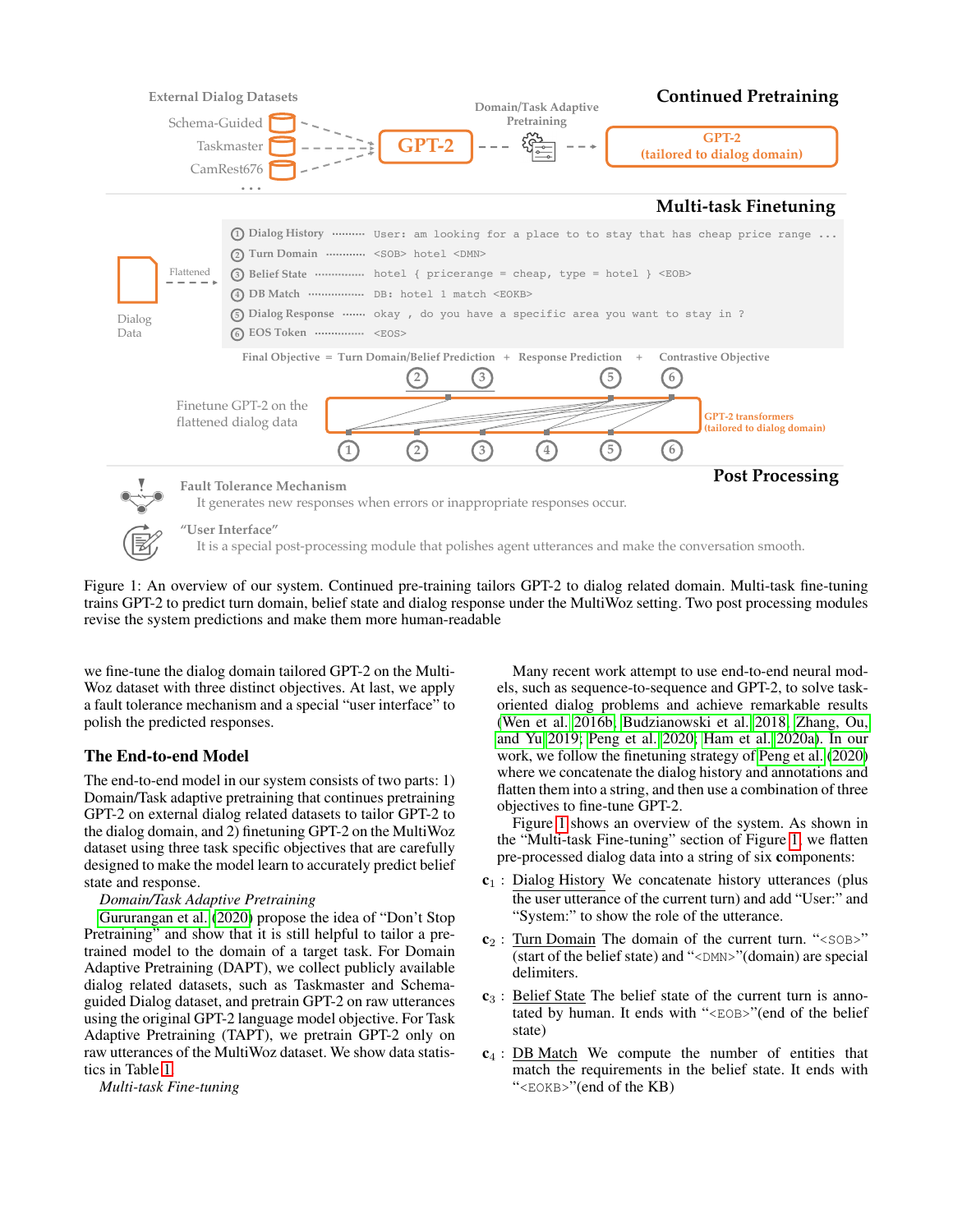- $c<sub>5</sub>$ : Dialog Response Delexicalized dialog response.
- $c_6$ : EOS Token "< $EOS$ )"(end of the string) is used to compute the contrastive objective, which is elaborated below.

During training, we adopt the multi-task fine-tuning strategy of [Peng et al.](#page-7-10) [\(2020\)](#page-7-10):

• Belief Prediction: We use  $c_1$  (dialog history) to predict  $c_2$  (turn domain) and  $c_3$  (belief state), and define the objective as:

$$
\mathcal{L}_B = \log p(\mathbf{c}_2, \mathbf{c}_3 | \mathbf{c}_1) = \sum_{t=1}^{T_{\mathbf{C}_{2,3}}} \log p_{\theta}(c_t | c_{\leq t}, \mathbf{c}_1)
$$

, where  $c_{\leq t}$  indicates all tokens before t.

• Response Prediction: We use  $c_3$  (Belief State) to query the database and create  $c_4$  (DB Match). Then we predict  $c_5$  (Dialog Response) which is conditioned on  $c_1$ ,  $c_2$ ,  $c_3$ , and  $c<sub>4</sub>$ . The response prediction objective is defined as:

$$
\mathcal{L}_R = \log p(\mathbf{c}_5|\mathbf{c}_{1-4}) = \sum_{t=1}^{T_{\mathbf{C}_5}} \log p_{\theta}(c_t|c_{< t}, \mathbf{c}_{1-4})
$$

, where  $c_{\leq t}$  indicates all tokens before t.

• Contrastive Ojbective: It is a common practice to introduce constrastive samples for training machine learning models [\(Peng et al. 2020;](#page-7-10) [Ham et al. 2020a\)](#page-7-5). We create the negative sample by modifying the positive sample, through one of the following three ways: 1) replace  $c_2$ (belief state) with another random  $c_2$ , 2) replace  $c_5$  (dialog response) with another random  $c_5$ , or 3) replace both  $c_2$  and  $c_5$  with another  $c_2$  and  $c_5$ . We apply a binary classifier on "<EOS>" token of the positive and negative samples. The objective function is:

 $\mathcal{L}_C = y \log(p_\theta(\text{positive})) + (1 - y) \log(1 - p_\theta(\text{negative}))$ 

Thus, the full fine-tuning objective is:

$$
\mathcal{L} = \mathcal{L}_B + \mathcal{L}_R + \mathcal{L}_C.
$$

During inference, there are two stages of predictions: 1) given  $c_1$  (dialog history), the model predicts  $c_2$  (turn domain) and  $c_3$  (belief state), and queries the database to generate  $c_4$  (DB match), and 2) the model predicts  $c_5$  (dialog response) based on  $c_{1-4}$ .

# Pre/Post-processing

We utilize heuristic pre/post-processing rules that largely simplify the prediction tasks and improve generalizability.

• Domain-Adaptive Delexicalization In order to address the problem of massive entity number in the system response, we follow the delexicalization pipeline suggested by [Wen et al.](#page-7-6) [\(2017\)](#page-7-6) to generate delexicalized sentences with placeholders during pre-processing, and then apply the post-processing module to the predicted sentence by replacing the placeholders with the corresponding DB record. However, for the MultiWoz dataset, there are many slots which exist in multiple domains. For example, slots *name*, *type* and *address* exist in both domains *restaurant* and *hotel*. It results in great burden for the system to generate the placeholder tokens if delexicalizing the same slot into different placeholders, e.g., [restaurant\_name] and [hotel\_name]. To address this problem, we apply the domain-adaptive delexicalization [\(Zhang, Ou, and Yu](#page-7-9) [2019\)](#page-7-9) that uses an identical placeholder  $[value\_name]$  to encourage knowledge sharing through semantically similar slots in different domains. Since our model could predict domain for each turn, there is no ambiguity in the post-processing stage for the placeholder replacement.

- Turn Domain Computing Turn domain is referred as the domain involved in the current dialog turn. It is critical for a model to be able to predict an exact turn domain to facilitate post-processing, e.g., a domain-adaptive placeholder could be replaced with the slot in the right domain. To this end, we need compute the turn domain from the MultiWoz dataset to feed to the model during training. There is no turn domain label in the dataset. Although it may involve multiple domains in one dialog, domains in a dialog are usually not changed back and forth. Based on this feature, we could compute turn domains by tracking the changes of the labeled belief states among the dialog turns. Specifically, for each domain with non empty constraint in the belief state of the current dialog turn, if the domain is a new domain, i.e., is not mentioned in the dialog history yet, or its corresponding constraint has been updated in the current turn, then the domain is appended to the turn domain. The computed turn domain is empty, then inherit from the turn domain at the previous turn which is initialized as the domain general. As at each dialog turn in MultiWoz it usually involves only one domain, the final computed turn domain includes one domain.
- Data Cleaning and Normalization We apply the following steps to clean the dataset during pre-processing. First, all the dialog utterances are set to be lower case for easier manipulations. Additionally, dialogs are processed as a set of dialog turns, each of which is in the form of one user utterance and one system response. Consecutive user utterances between system responses are merged into one. Recall that model training samples are composed of dialog history, belief state, database state and response. To get more dialog contexts, we maximize the number of dialog turns in the dialog history to keep each sample length within 512. Moreover, different slot names/values with the same semantics are normalized to the same slot/value. For example, departure and pickup location are normalized to be departure. We apply this data cleaning and normalization process to MultiWoz and all of the external datasets used for pretraining.

### Fault Tolerance Mechanism

When the system fails or produces inappropriate responses, we increase the beam size from the default which is 1 of the GPT-2 decoder to produce a different response to correct the error. We list a few representative errors and the corrected results after using this mechanism, sampled from our system outputs:

• Some predicted belief states are malformed. The comma in the following predicted belief state breaks the dictionary data structure and throws an exception.

**Dialog Context:**

User: What 's the entrance fee for abbey pool, and astroturf pitch ?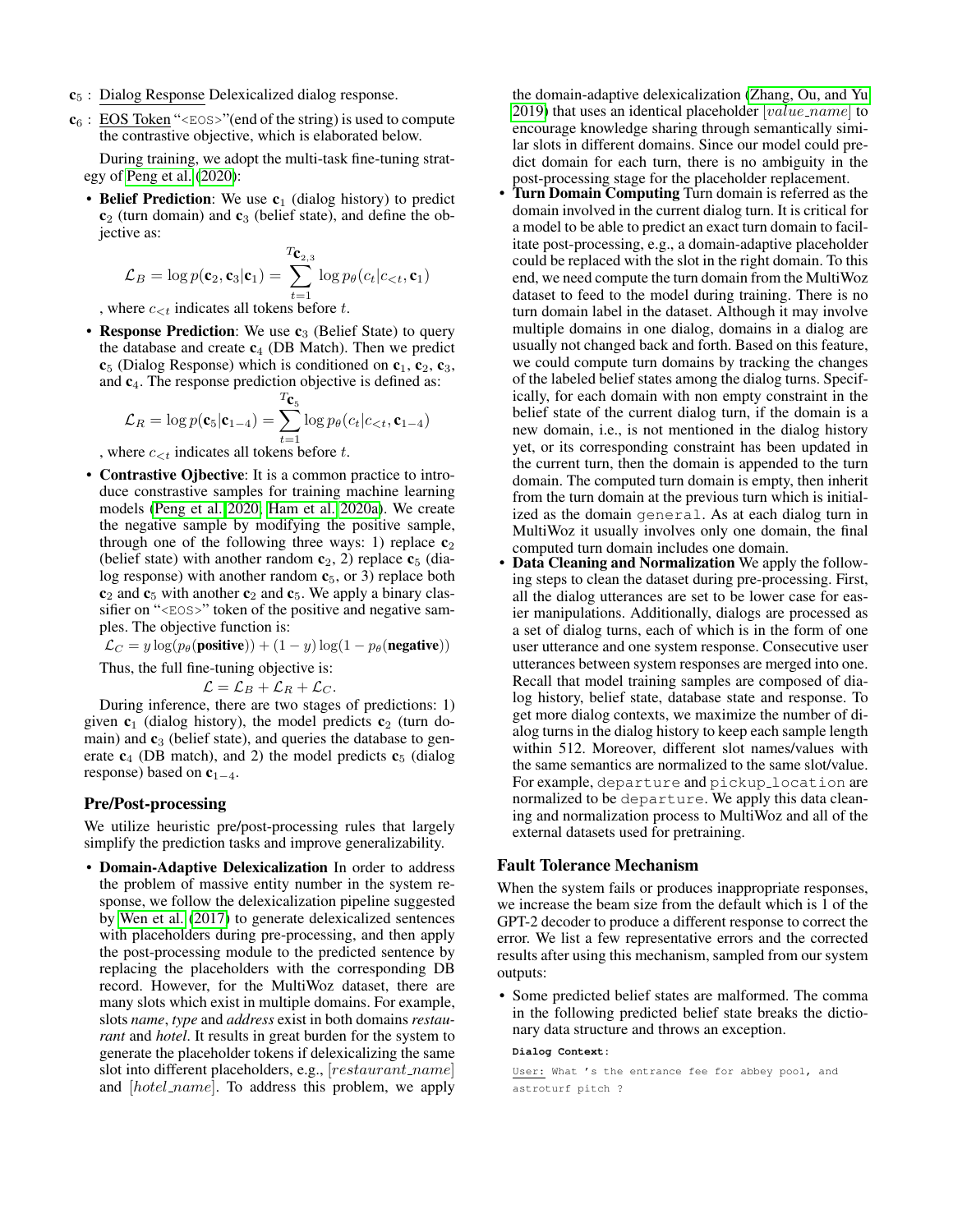#### **Before:**

Predicted belief: { name : abbey pool **,** and astroturf pitch , area : north }

#### **After:**

Predicted belief: { name : abbey pool and astroturf pitch , area : north }

• The system may predict bad templates where the placeholders cannot be replaced by any of the slots in the belief states. In the following example, placeholder "[value\_day]" cannot be replaced as slot type "day" is not in the belief states. Therefore, the system uses the second ranked candidate of the decoder instead and makes a correct response.

#### **Dialog Context:**

User: Can you book me a table for 4 people? Can you try 13:00 ?

Predicted belief: restaurant { time = 13:00, people = 4 }

#### **Before:**

Predicted template: i have made your reservation for **[value day]** at 13:00 . your reference number is : [value\_ref] .

#### **After:**

Predicted template: what type of food do you like ?

• Sometimes the system constantly repeat its responses and lead to bad user experience. It may also cause the dialog fall off the track. The fault tolerance mechanism is triggered when the system generates responses similar to its last one (fuzzy match is used to measure the similarity).

#### **Dialog Context:**

User: i want a place to stay.

Sys: okay , what area of town would you like to stay in ?

User: i don't have preference.

#### **Before:**

Sys: okay , i can help you with that . what area of town would you like to stay in ?

#### **After:**

Sys: i have 33 guest houses in the east . do you have a price range ?

# "User Interface"

In the human evaluation, we notice that some errors are due to the missing information in responses. "User Interface" is a special post-processing module to let us manually revise the predicted responses to include more information to improve user experience. Note that to avoid changing the data distribution, the original utterances are used as the dialog history for the next turn prediction, rather than the "User Interface" revised responses. We show some examples below:

#### **Dialog Context**

User: i 'll be leaving from peterborough and going to cambridge on tuesday , sometime after 15:15 . could you book that for me for 2 people ?

**Before:**

Sys: sure thing . i 've booked two tickets on tr5933 . the total fee is 33 gbp and your reference number is tl4r46ys .

#### **After:**

Sys: booking was successful . departure: peterborough, destination: cambridge, leave time: 15:19, people: 2, price: 33 pounds, reference number: tl4r46ys . is there anything else i can help with ?

In this example, the system correctly books two train tickets based on the user's requirement, while it does not provide the full information of the train to the user and cannot convince the user that it has booked the right train. In the human evaluation error analysis, we notice that some users may further ask questions to confirm the booking which may cause the system to fall off the track. This type of error occurs in booking in the train, hotel, and restaurant domains. Therefore, we correct the system so that it provides more booking information to the user to solve the problem.

**Dialog Context:** User: i would like to find someplace to visit . **Before:** Sys: what area of the town do you prefer ? **After:** Sys: what area of the town do you prefer ? for example north, south, or center ?

In the above example, the user is supposed to provide the system the area of the place, which should be one of the pre-defined values: north, south, west, east and center. However, sometimes the user goal does not include the area information and the users do not know the pre-defined values, so they may reply with some requirements that the system cannot handle, such as "is there anything by the river?" or "i prefer anything close to the mountain.". For such cases, we let the system provide a few options to let the user choose, or at least inform the user what types of choices they may have. We apply this rule to many scenarios, for example, attraction type and area, hotel price range, restaurant food type, etc. This rule is triggered when the system response matches some certain patterns, such as "the utterance starts with which/what/where and ends with question mark".

This user interface is designed to solve problems in the human evaluation as generally as possible. It does not affect the automatic evaluation but is very helpful in the real world scenario.

# Experiments and Results

# Datasets

Dataset for Finetuning The dataset model finetuning is MultiWoz 2.1 [\(Eric et al. 2019\)](#page-7-12), which a large-scale humanhuman multi-domain task-oriented dialog dataset. It contains 8421/1000/1000 for training/validation/testing, respectively. As this challenge does not utilize the testing data for evaluation, we append it into the training data and use the two datasets for the model finetuning.

Dataset for Pretraining Unlike the model finetuning samples that are composed of dialog history, belief state, database state and response, the datasets for pretraining include user or system utterances only, excluding belief state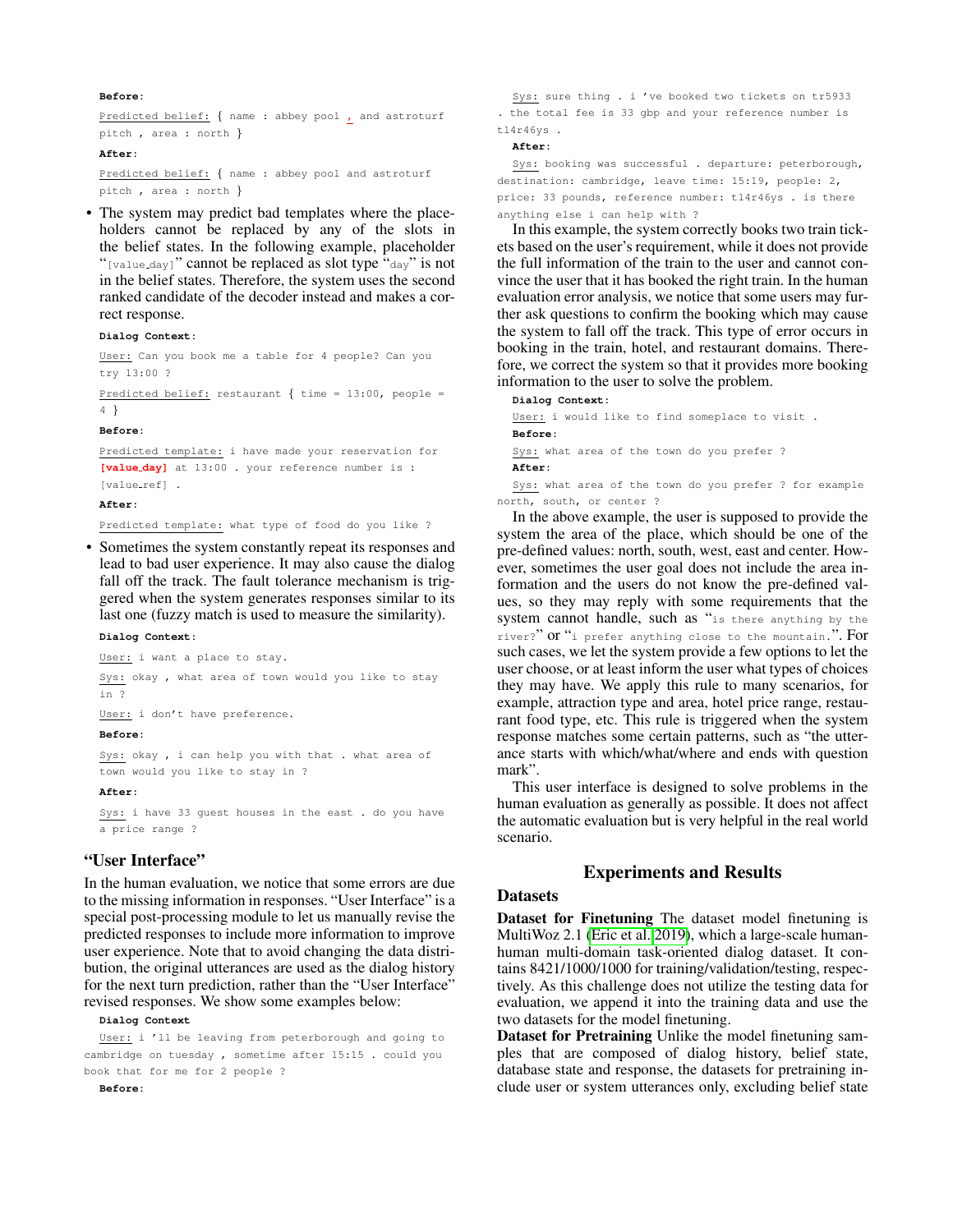<span id="page-5-0"></span>

| Name           | #Dialog | #Utterance | <b>Domains</b>       |  |  |
|----------------|---------|------------|----------------------|--|--|
|                |         |            | Restaurant, Police,  |  |  |
| MultiWoz 2.1   | 10,421  | 142,840    | Hotel, Train, Taxi,  |  |  |
|                |         |            | Attraction, Hospital |  |  |
| Schema         | 6969    | 50,192     | Restaurants, Hotels, |  |  |
|                |         |            | Trains, Travel       |  |  |
| CamRest        | 676     | 5488       | Restaurant           |  |  |
|                |         |            | Restaurant, Food,    |  |  |
| Taskmaster2020 | 5873    | 98.662     | Hungry, Dessert,     |  |  |
|                |         |            | Lunch, Dinner, Hotel |  |  |
| Taskmaster2019 | 4349    | 89,076     | Uber, Restaurant     |  |  |
| MSR-E2E        | 6969    | 50.192     | Restaurant, Taxi     |  |  |
|                |         |            |                      |  |  |

Table 1: Statistics of dialog corpora used in our system

<span id="page-5-4"></span>

| Hyper-parameter                                           | Value      |  |  |
|-----------------------------------------------------------|------------|--|--|
| Max sequence length*                                      | 512        |  |  |
| Max response length <sup>†</sup>                          | 128        |  |  |
| Optimizer                                                 | <b>SGD</b> |  |  |
| Learning rate                                             | 0.001      |  |  |
| Linear warm-up step                                       | 500        |  |  |
| Early stopping countdown <sup><math>\ddagger</math></sup> |            |  |  |

\* Sequences longer than 512 are truncated from the head. Based on our calculation, 96% of the dialogs in Multi-Woz can fit in 512 tokens.

† User or system utterances longer than 128 tokens are truncated from the tail.

‡ Training is terminated if the loss on development set does not decrease for three evaluations. The model converges in about three epochs.

Table 2: Hyper-parameters

and database state information. The rationale for this is 1) the optimization objective for pretraining is based on language model; 2) external dialog datasets have good quality dialog utterances but have poor quality labels for belief states or database information. In our experiments, the Task-Adaptive Pretraining (TAPT) dataset is based on MultiWoz. For Domain-Adaptive Pretraining (DAPT), we use the external dialog data, i.e., Schema [\(Rastogi et al. 2019\)](#page-7-13), Cam-Rest [\(Wen et al. 2016a\)](#page-7-22), Taskmaster  $3^{\circ}$  $3^{\circ}$  and MSR-E2E  $4^{\circ}$  $4^{\circ}$ , as shown in Table [1.](#page-5-0) As suggested in [Gururangan et al.](#page-7-15) [\(2020\)](#page-7-15), the DAPT corpus from the similar domain as the target domain could improve the performance whereas the irrelevant ones may even worsen the performance. Therefore, we extract the similar domains from the external dialog data as the ones in MultiWoz. For example, for Schema, there are 17 domains in total in the raw dataset, but we use the four domains Restaurants, Hotels, Trains, Travel (similar to the Attraction domain in MultiWoz). Each sample of the DAPT/TAPT dataset is dialog utterance within 512.

### Training Details

We use Huggingface [\(Wolf et al. 2019\)](#page-7-23) GPT-2-small  $^5$  $^5$ in our system. It has 124M parameters, consists of 12 transformer decoder blocks, and is pre-trained on a large webcrawled dataset of various domains [\(Radford et al. 2019\)](#page-7-24). The sub-word tokenizer we use is also from Huggingface transformers module.

We use the same configurations for the Domain/Task Adaptive pre-training and finetuning on the MultiWoz dataset. Training details are listed in Table [2.](#page-5-4)

### Human Evaluation

Amazon Mechanical Turkers (MTurkers) are recruited to chat with the system to accomplish one or multiple tasks by following a pre-defined user goal. After the conversation, MTurkers annotate whether the tasks are successfully accomplished (Success or Fail), and rate the Language Understanding and Response Appropriateness of the systems with scores from 1 to 5. Also, the number of Turns of the conversation are measured.

As MTurkers have no access to the database, when provided entity related information such as train ticket ID/price, restaurant name, etc, they cannot verify the correctness of the information. Thus, MTurkers are asked to note down all entity related information at the end of the conversation and then the shared task organizers ground this information to the database to verify their correctness. In the official evaluation, three success rate related metrics are reported:

- Success Rate w/o DB Grounding: Annotation provided by MTurkers (Success or Fail).
- Success Rate w/ DB Grounding: The dialog is a success only if 1) MTurks mark it as "Success", and 2) the provided entity related information can be found in the database.
- Average Success: The average of the above two scores.

The ranking of the participants is based on Average Success. Table [3](#page-6-1) shows the official ranking. We tie for first place with Team 1.

### Automatic Evaluation

To ease system development and setup an objective way to evaluate the system, ConvLab2 provides a user simulator based evaluation where the simulator talks to the system and measures the performance using several metrics. In the official evaluation, user simulator based automatic evaluation scores are reported for reference.

The user simulator is a pipelined dialog system that consists of: 1) BERTNLU that parses agent utterances into structured information, such as dialog act and slot name/value, 2) Rule-based Policy that generates user acts using pre-defined rules, and 3) Template NLG that generates natural languages utterances using 900+ templates.

Evaluation metrics include:

- Success Rate A dialog is considered as Success only if all *informable* and *requestable* slots are correctly filled.
- Book Rate The average booked entities satisfy the goal constraints among all domains.
- Inform Rate Precision, recall and F-1 scores of how the user requestable slots are filled.
- Turns The number of turns of successful dialogs and all dialogs.

<span id="page-5-1"></span><sup>3</sup> https://github.com/google-research-datasets/Taskmaster

<span id="page-5-2"></span><sup>4</sup> https://github.com/xiul-msr/e2e dialog challenge

<span id="page-5-3"></span><sup>5</sup> https://github.com/huggingface/transformers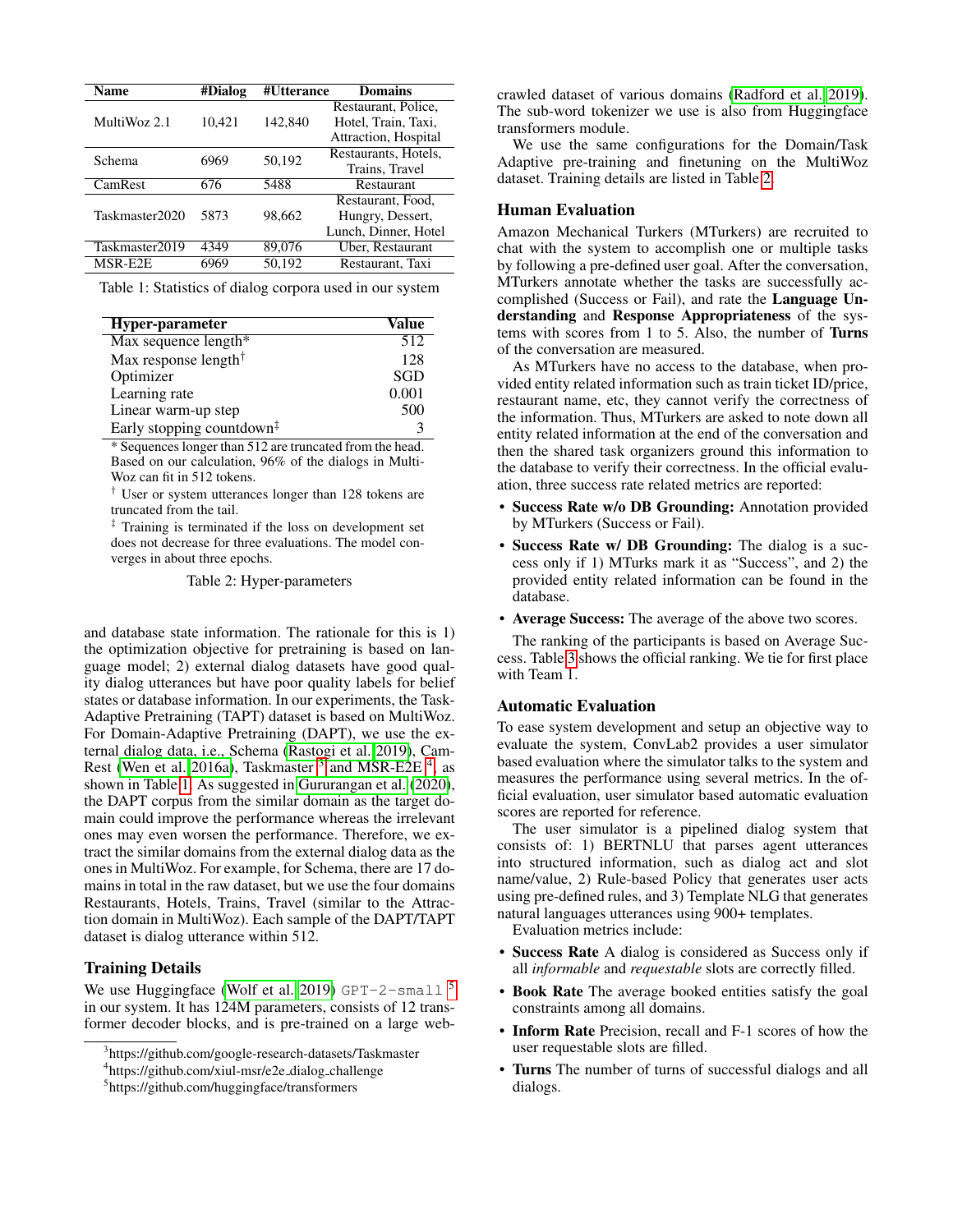<span id="page-6-1"></span>

| Rank                   | Team        | <b>Success Rate</b> |      | Language | <b>Response</b> | <b>Turns</b>           |      |
|------------------------|-------------|---------------------|------|----------|-----------------|------------------------|------|
|                        |             | Avg. <sup>T</sup>   | w/DB | $w/o$ DB | Understanding   | <b>Appropriateness</b> |      |
| 10                     | Team 10     | 19.5                | 6.0  | 33.0     | 3.23            | 2.93                   | 18.8 |
| 9                      | Team 8      | 35.0                | 26.0 | 44.0     | 3.27            | 3.15                   | 18.5 |
| 8                      | Team 9      | 55.2                | 43.2 | 67.2     | 4.15            | 3.98                   | 19.2 |
| 7                      | Team 5      | 58.4                | 50.4 | 66.4     | 4.15            | 4.06                   | 19.7 |
| 6                      | Team 4      | 60.3                | 51.4 | 69.2     | 4.49            | 4.22                   | 17.7 |
| 5                      | Team 3      | 67.8                | 60.0 | 75.6     | 4.56            | 4.42                   | 21.0 |
| 4                      | Team 6      | 70.6                | 60.8 | 80.4     | 4.41            | 4.41                   | 20.1 |
| 3                      | Team 7      | 72.3                | 62.0 | 82.6     | 4.53            | 4.41                   | 17.1 |
|                        | Team 1      | 74.8                | 70.2 | 79.4     | 4.54            | 4.47                   | 18.5 |
| $+ -$<br>$\sim$ $\sim$ | Ours<br>- - | 74.8                | 68.8 | 80.8     | 4.51            | 4.45                   | 19.4 |

† Ranking of the teams is based on the average success rate.

<span id="page-6-2"></span>Table 3: Official results of the human evaluation. We tie for first place with Team 1. The rank is based on the average success rate. Please refer to the Human Evaluation section for details of the evaluation metric.

| Rank         | <b>Team</b> | <b>Success</b>   | <b>Book</b> | <b>Inform Rate</b> |      |      | <b>Turns</b> |      |
|--------------|-------------|------------------|-------------|--------------------|------|------|--------------|------|
|              |             | $Rate^{\dagger}$ | Rate        | P                  | R    | F    | succ.        | all  |
| 10           | Team 10     | 21.4             | 0.0         | 55.4               | 60.0 | 54.1 | 11.0         | 25.9 |
| 9            | Team 9      | 44.4             | 26.5        | 57.9               | 64.5 | 58.9 | 12.2         | 14.6 |
| 8            | Team 8      | 52.6             | 66.7        | 57.5               | 80.7 | 64.8 | 13.2         | 22.5 |
| 7            | Team 7      | 57.8             | 85.0        | 68.7               | 81.6 | 72.6 | 13.7         | 16.4 |
| 6            | Team 6      | 67.7             | 90.8        | 70.4               | 85.6 | 75.2 | 12.8         | 14.2 |
| 5            | Team 5      | 83.3             | 89.1        | 81.1               | 90.3 | 83.5 | 13.5         | 13.8 |
| 4            | Team 4      | 89.8             | 96.3        | 72.4               | 96.0 | 80.1 | 15.1         | 15.8 |
| 3            | Team 3      | 90.8             | 96.7        | 81.0               | 95.4 | 85.9 | 13.4         | 13.6 |
|              | Team 1      | 93.0             | 94.6        | 84.1               | 96.2 | 88.1 | 12.5         | 12.7 |
| $\mathbf{2}$ | Ours        | 91.4             | 96.9        | 80.2               | 97.3 | 86.0 | 15.3         | 15.7 |

† Ranking of the teams is based on the success rate.

Table 4: Official results of the user simulator based automatic evaluation. The rank is based on the success rate. Please refer to the Automatic Evaluation section for details of the evaluation metric.

<span id="page-6-3"></span>

| Method          | Auto. Eval.<br>Success Rate $(\% )$ |  |  |
|-----------------|-------------------------------------|--|--|
| Vanilla GPT-2   | 88                                  |  |  |
| w/DAPT          | 91                                  |  |  |
| w/TAPT          | 86                                  |  |  |
| $w/DAPT + TAPT$ | Q 1                                 |  |  |

Table 5: Ablation study of Domain Adaptive Pretraining (DAPT) and Task Adaptive Pretraining (TAPT). We use DAPT or/and TAPT to tailor GPT-2 to dialog domain and then finetune it on MultiWoz. The table shows that DAPT improves the automatic evaluation success rate by 3%.

Table [4](#page-6-2) shows the official automatic evaluation results. We rank in second place. Table [5](#page-6-3) shows an ablation study of the impact of Domain Adaptive Pretraining (DAPT) and Task Adaptive Pretraining (TAPT). We use DAPT or/and TAPT to pretrain GPT-2 on external dialog related datasets, and then finetune the dialog domain tailored GPT-2 on MultiWoz dataset. DAPT improves the system by 3% accuracy over the baseline, while TAPT hurts the system performance. The combination of DAPT and TAPT achieves similar performance as DAPT. As we use different random seed from the official evaluation, the scores in Table [5](#page-6-3) are not official and not comparable with the official evaluation results.

# Conclusions and Future Work

In this paper, we introduce our submission for the End-toend Multi-domain Task Completion Dialog shared task of the DSTC9. Our method proposes to use Domain Adaptive and Task Adaptive pretraining to tailor the GPT-2 model to dialog domain. Then we finetune it on the MultiWoz dataset using three different task specific objectives. At last, we use a fault tolerance mechanism and a special user interface to polish system predictions and make them more human readable. Our system ties for first place in the competition. Future work can focus on optimizing database grounding which can make the information in the response more consistent to the database.

# Acknowledgements

We would like to thank Arkady Arkhangodsky, Han Zhao and Jianwei Liu for their helpful comments and human evaluation.

# References

<span id="page-6-0"></span>Bocklisch, T.; Faulkner, J.; Pawlowski, N.; and Nichol, A. 2017. Rasa: Open source language understanding and dialogue management. *arXiv preprint arXiv:1712.05181* .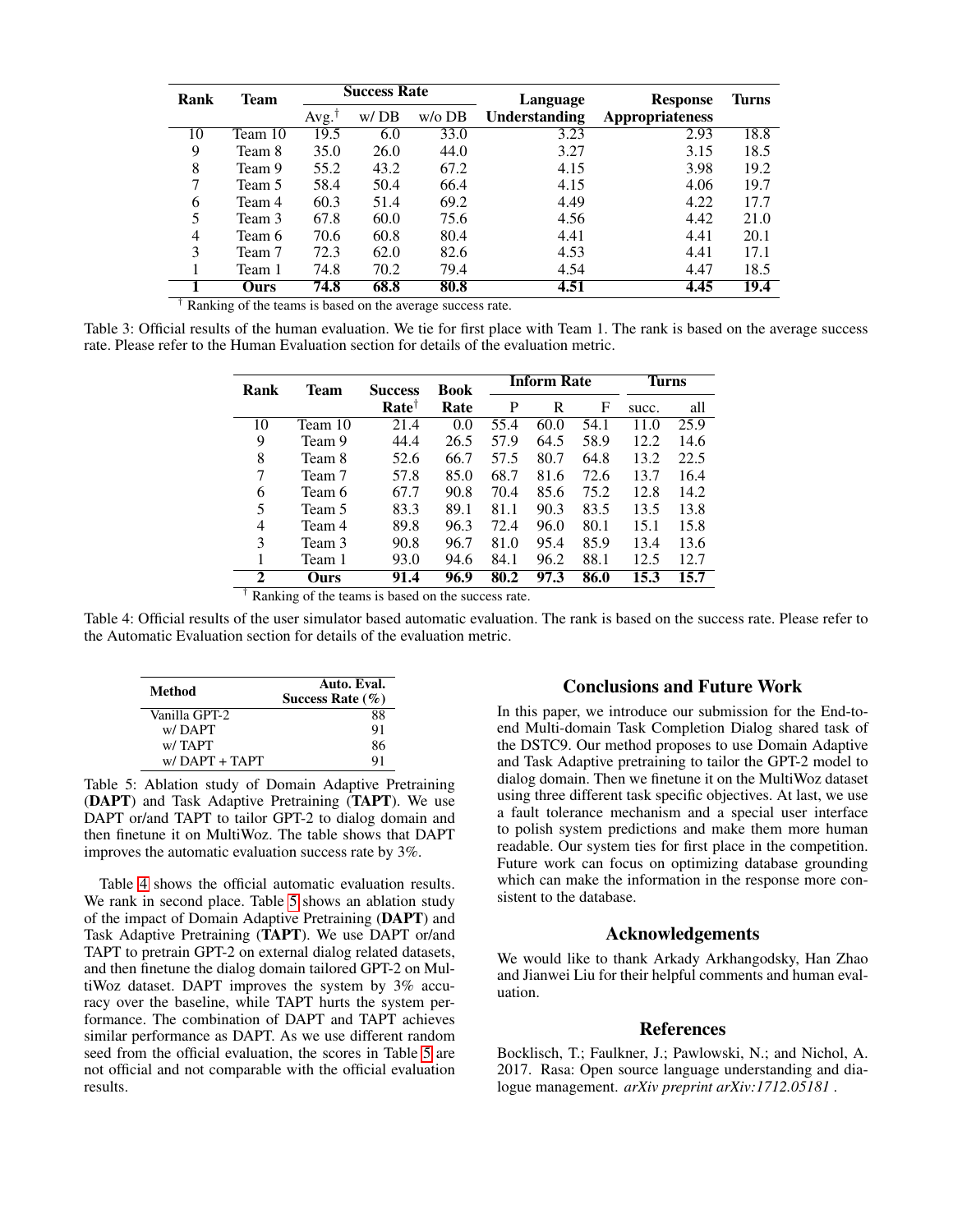<span id="page-7-21"></span>Budzianowski, P.; Wen, T.-H.; Tseng, B.-H.; Casanueva, I.; Ultes, S.; Ramadan, O.; and Gašić, M. 2018. MultiWOZ - A Large-Scale Multi-Domain Wizard-of-Oz Dataset for Task-Oriented Dialogue Modelling. In *Proceedings of the 2018 Conference on Empirical Methods in Natural Language Processing*.

<span id="page-7-14"></span>Byrne, B.; Krishnamoorthi, K.; Sankar, C.; Neelakantan, A.; Duckworth, D.; Yavuz, S.; Goodrich, B.; Dubey, A.; Cedilnik, A.; and Kim, K.-Y. 2019. Taskmaster-1: Toward a realistic and diverse dialog dataset. *arXiv preprint arXiv:1909.05358* .

<span id="page-7-18"></span>Chen, W.; Chen, J.; Qin, P.; Yan, X.; and Wang, W. Y. 2019. Semantically Conditioned Dialog Response Generation via Hierarchical Disentangled Self-Attention. In *Proceedings of the 57th Annual Meeting of the Association for Computational Linguistics*.

<span id="page-7-0"></span>Chen, Y.-N.; Celikyilmaz, A.; and Hakkani-Tur, D. 2018. Deep learning for dialogue systems. In *Proceedings of the 27th International Conference on Computational Linguistics: Tutorial Abstracts*.

<span id="page-7-12"></span>Eric, M.; Goel, R.; Paul, S.; Kumar, A.; Sethi, A.; Ku, P.; Goyal, A. K.; Agarwal, S.; Gao, S.; and Hakkani-Tur, D. 2019. MultiWOZ 2.1: A Consolidated Multi-Domain Dialogue Dataset with State Corrections and State Tracking Baselines.

<span id="page-7-1"></span>Gao, J.; Galley, M.; and Li, L. 2018. Neural approaches to conversational AI. In *The 41st International ACM SIGIR Conference on Research & Development in Information Retrieval*.

<span id="page-7-3"></span>Gao, S.; Sethi, A.; Agarwal, S.; Chung, T.; and Hakkani-Tur, D. 2019. Dialog state tracking: A neural reading comprehension approach. *arXiv preprint arXiv:1908.01946* .

<span id="page-7-11"></span>Gunasekara, C.; Kim, S.; D'Haro, L. F.; Rastogi, A.; Chen, Y.-N.; Eric, M.; Hedayatnia, B.; Gopalakrishnan, K.; Liu, Y.; Huang, C.-W.; Hakkani-Tür, D.; Li, J.; Zhu, Q.; Luo, L.; Liden, L.; Huang, K.; Shayandeh, S.; Liang, R.; Peng, B.; Zhang, Z.; Shukla, S.; Huang, M.; Gao, J.; Mehri, S.; Feng, Y.; Gordon, C.; Alavi, S. H.; Traum, D.; Eskenazi, M.; Beirami, A.; Eunjoon; Cho; Crook, P. A.; De, A.; Geramifard, A.; Kottur, S.; Moon, S.; Poddar, S.; and Subba, R. 2020. Overview of the Ninth Dialog System Technology Challenge: DSTC9 .

<span id="page-7-15"></span>Gururangan, S.; Marasović, A.; Swayamdipta, S.; Lo, K.; Beltagy, I.; Downey, D.; and Smith, N. A. 2020. Don't Stop Pretraining: Adapt Language Models to Domains and Tasks. *arXiv preprint arXiv:2004.10964* .

<span id="page-7-5"></span>Ham, D.; Lee, J.-G.; Jang, Y.; and Kim, K.-E. 2020a. Endto-End Neural Pipeline for Goal-Oriented Dialogue Systems using GPT-2. In *Proceedings of the 58th Annual Meeting of the Association for Computational Linguistics*.

<span id="page-7-8"></span>Ham, D.; Lee, J.-G.; Jang, Y.; and Kim, K.-E. 2020b. Endto-End Neural Pipeline for Goal-Oriented Dialogue Systems using GPT-2. In *Proceedings of the 58th Annual Meeting of the Association for Computational Linguistics*.

<span id="page-7-16"></span>Lei, W.; Jin, X.; Kan, M.-Y.; Ren, Z.; He, X.; and Yin, D. 2018. Sequicity: Simplifying task-oriented dialogue systems

with single sequence-to-sequence architectures. In *Proceedings of the 56th Annual Meeting of the Association for Computational Linguistics*.

<span id="page-7-17"></span>Mehri, S.; Srinivasan, T.; and Eskenazi, M. 2019. Structured fusion networks for dialog. *arXiv preprint arXiv:1907.10016* .

<span id="page-7-10"></span>Peng, B.; Li, C.; Li, J.; Shayandeh, S.; Liden, L.; and Gao, J. 2020. SOLOIST: Few-shot Task-Oriented Dialog with A Single Pre-trained Auto-regressive Model. *arXiv preprint arXiv:2005.05298* .

<span id="page-7-19"></span>Qin, L.; Xu, X.; Che, W.; Zhang, Y.; and Liu, T. 2020. Dynamic Fusion Network for Multi-Domain End-to-end Task-Oriented Dialog. In *Proceedings of the 58th Annual Meeting of the Association for Computational Linguistics*.

<span id="page-7-24"></span>Radford, A.; Wu, J.; Child, R.; Luan, D.; Amodei, D.; and Sutskever, I. 2019. Language models are unsupervised multitask learners. *OpenAI blog* .

<span id="page-7-13"></span>Rastogi, A.; Zang, X.; Sunkara, S.; Gupta, R.; and Khaitan, P. 2019. Towards scalable multi-domain conversational agents: The schema-guided dialogue dataset. *arXiv preprint arXiv:1909.05855* .

<span id="page-7-22"></span>Wen, T.-H.; Gasic, M.; Mrksic, N.; Rojas-Barahona, L. M.; Su, P.-H.; Ultes, S.; Vandyke, D.; and Young, S. 2016a. Conditional generation and snapshot learning in neural dialogue systems. *arXiv preprint arXiv:1606.03352* .

<span id="page-7-6"></span>Wen, T.-H.; Vandyke, D.; Mrkšić, N.; Gasic, M.; Barahona, L. M. R.; Su, P.-H.; Ultes, S.; and Young, S. 2017. A Network-based End-to-End Trainable Task-oriented Dialogue System. In *Proceedings of the 15th Conference of the European Chapter of the Association for Computational Linguistics*.

<span id="page-7-20"></span>Wen, T.-H.; Vandyke, D.; Mrksic, N.; Gasic, M.; Rojas-Barahona, L. M.; Su, P.-H.; Ultes, S.; and Young, S. 2016b. A network-based end-to-end trainable task-oriented dialogue system. *arXiv preprint arXiv:1604.04562* .

<span id="page-7-2"></span>Williams, J. D.; Henderson, M.; Raux, A.; Thomson, B.; Black, A.; and Ramachandran, D. 2014. The dialog state tracking challenge series. *AI Magazine* .

<span id="page-7-23"></span>Wolf, T.; Debut, L.; Sanh, V.; Chaumond, J.; Delangue, C.; Moi, A.; Cistac, P.; Rault, T.; Louf, R.; Funtowicz, M.; et al. 2019. HuggingFace's Transformers: State-of-the-art Natural Language Processing. *ArXiv* .

<span id="page-7-7"></span>Yang, X.; Chen, Y.-N.; Hakkani-Tür, D.; Crook, P.; Li, X.; Gao, J.; and Deng, L. 2017. End-to-end joint learning of natural language understanding and dialogue manager. In *2017 IEEE International Conference on Acoustics, Speech and Signal Processing*.

<span id="page-7-4"></span>Zhang, J.-G.; Hashimoto, K.; Wu, C.-S.; Wan, Y.; Yu, P. S.; Socher, R.; and Xiong, C. 2019. Find or classify? dual strategy for slot-value predictions on multi-domain dialog state tracking. *arXiv preprint arXiv:1910.03544* .

<span id="page-7-9"></span>Zhang, Y.; Ou, Z.; and Yu, Z. 2019. Task-Oriented Dialog Systems that Consider Multiple Appropriate Responses under the Same Context. *arXiv preprint arXiv:1911.10484* .